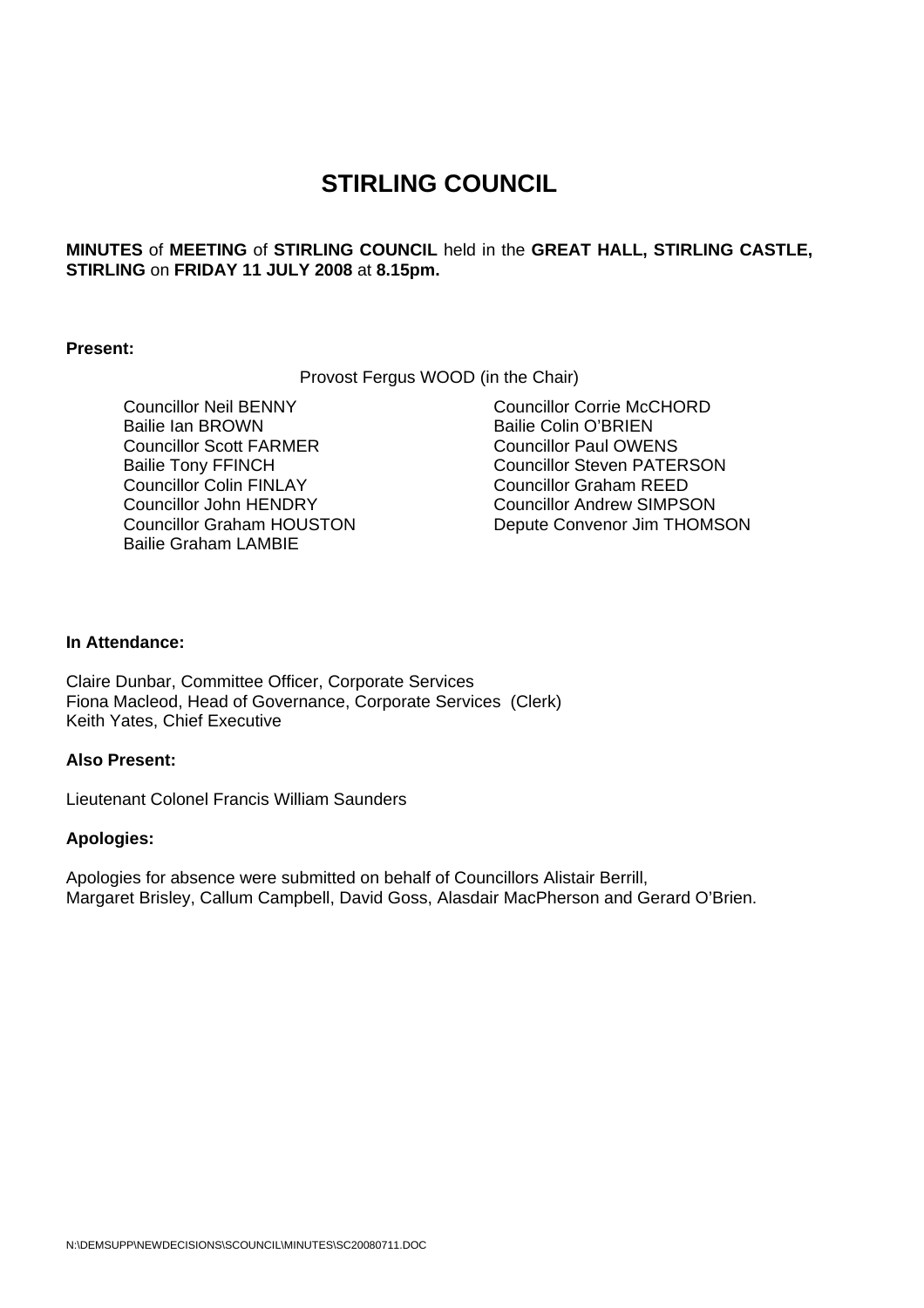#### **SC226 MOTION TO CONVEY THE FREEDOM OF THE CITY**

The institution of burgesses or freemen dated from the early beginnings of municipal corporations in the twelfth and thirteenth centuries. Over time, the conferring of the Freedom of the City had evolved and, although carrying no privileges or rights on the recipients, was the greatest civic honour that the Council could confer.

Under the provisions of the Local Government (Scotland) Act 1973, to admit a person as a freeman the Council had to approve a resolution to that effect by a vote in which not less than two thirds of those present and voting voted in favour. Nominees had to be 'persons of distinction or persons who *(had)* rendered eminent service to the City' and the Council had to keep a roll of those admitted as honorary freemen.

The Freedom of the City had only been granted once since Stirling was granted City status in 2002 - to the 43 (Fighter) Squadron on 4 June 2005. As with the Argyll and Sutherland Highlanders (who had previously been granted the Freedom of the Burgh), the 43 (Fighter) Squadron were entitled to march through the City with 'drums beating, colours flying, and bayonets fixed'. This was a most prized honour, for it recognised over time the honourable record of these units, and demonstrated the affection and esteem with which they were held by the community.

The Council had convened today to consider conferring Freedom of the City on Lieutenant Colonel Francis William Saunders MBE, ERD. Lieutenant Colonel Saunders had been born in 1906. He came to Stirling in 1930 as Assistant Civil Roads Engineer with Stirling County Council. In 1936 he was commissioned from the Officers Training Corps and posted to the Royal Engineers with whom he served his country throughout World War II in campaigns in France, North Africa, Italy and Greece. Lieutenant Colonel Saunders returned to Stirling in 1947 and took up an interest in local politics. He served as a Councillor on Stirling Town Council and Central Regional Council for 38 consecutive years from 1956-1994. Throughout that period he made an enormous contribution in all aspects of public life in Stirling and to this day he continued to be actively involved on various bodies including the Smith Art Gallery and Museum and Kings Park Community Council. He was currently President of the Royal Engineers Association, Forth Valley branch.

## **Motion**

"That, in recognition of his long standing commitment and contribution to the public life of the City of Stirling as Soldier, Politician and Citizen, the Council resolves to convey the Freedom of the City of Stirling on Lieutenant Colonel Francis William Saunders, MBE, ERD."

Moved by Councillor Graham Houston, Leader of the Council, seconded by Councillor Corrie McChord, Leader of the Main Opposition Group

On the roll being called, the Members present voted as follows:-